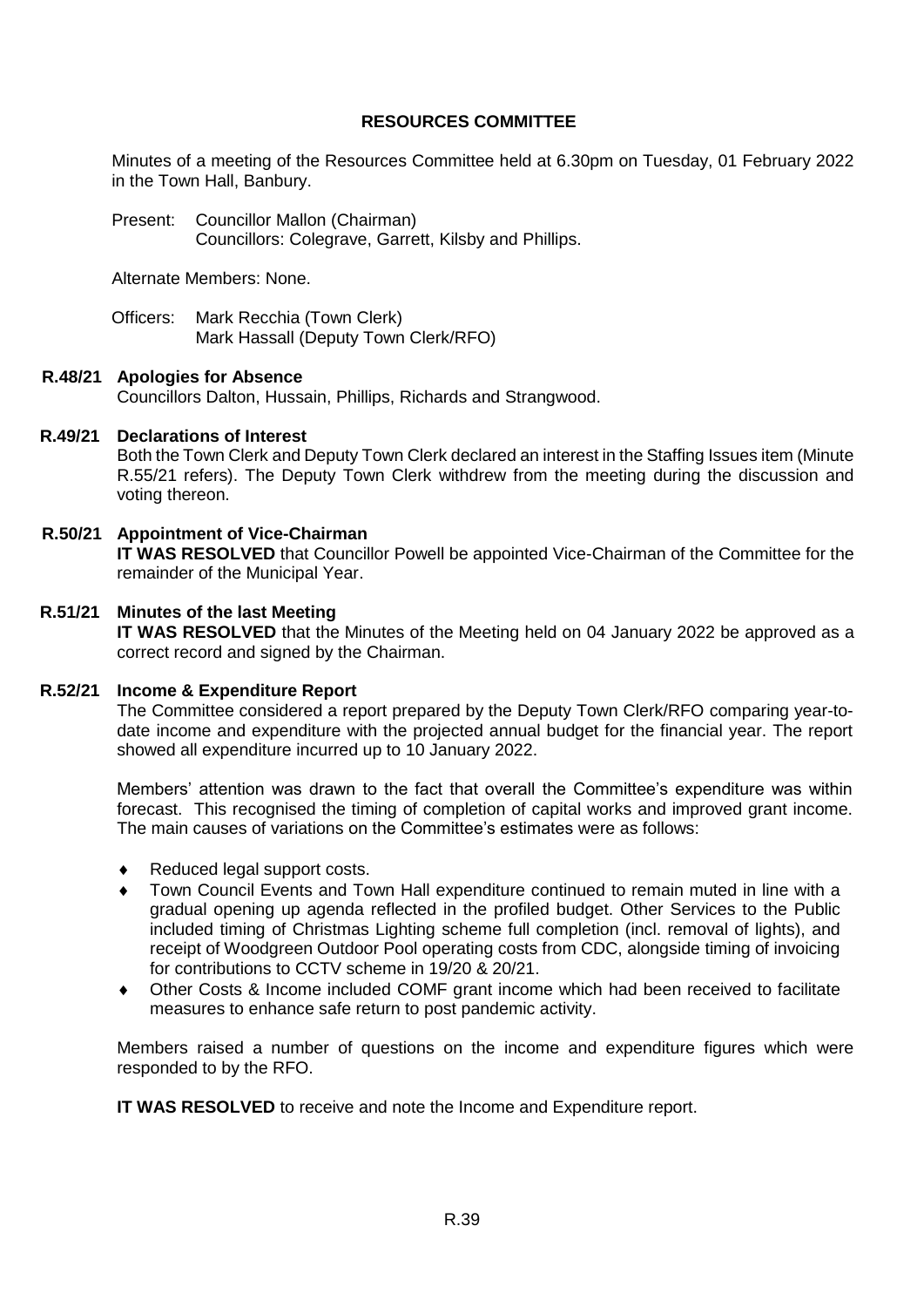## **R.53/21 Environmental, Health and Safety Policy Statement**

The Council considered the overarching Environmental, Health and Safety Policy Statement, which was reviewed annually.

It was **RESOLVED** that the Environmental Health & Safety Policy Statement (**Appendix A** to these Minutes) be approved and the Town Clerk be authorised to sign the statement**.**

### **R.54/21 Confidential Business Exclusion**

It was proposed by the Chairman and **WAS RESOLVED** that, in accordance with Section 1(2) of the Public Bodies (Admission to Meetings) Act 1960, the public and press be excluded from the meeting during the consideration of the items set out below on the grounds that publicity would be prejudicial to the general interest by reason of the confidential nature of the business to be transacted.

The meeting ended at 7.07pm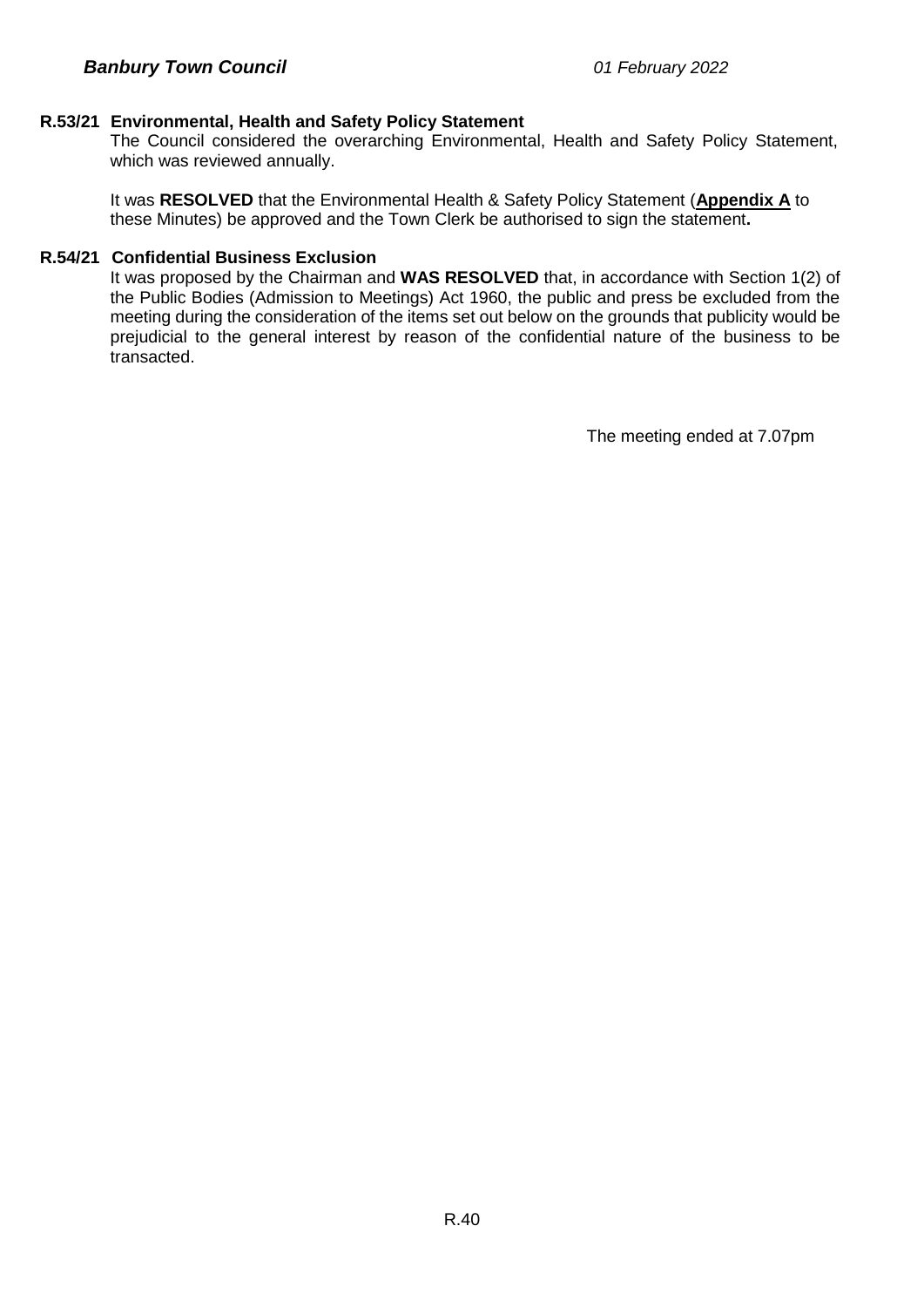## *SUMMARY of items discussed during confidential session*

## **R.55/21 Lease of Allotments – Spital Farm And Woodgreen**

The Committee considered a report of the Town Clerk seeking authority for the renewal of the Lease of the Spital Farm Allotments and the Woodgreen Allotments, with the Allotment Associations.

The main terms of the new Draft Leases had been agreed in principle by the General Services Committee. It was proposed to renew both Leases on the same terms as currently existed, other than for inflationary rental increases. The Trustees of Spital Farm had agreed to the proposed terms but Woodgreen Trustees had yet to consider them.

It was also noted that there were a number of unusable plots at Woodgreen allotments due to waterlogging and officers were asked to look at how these might be brought back into cultivation.

#### **RESOLVED** that:

- (1) new Leases be granted to the Spital Farm and Woodgreen Allotment Associations, for the areas shown on the plans annexed to the report;
- (2) both Leases be for a term of six years from 1 April 2022;
- (3) the rent for the allotments be set at the amounts shown in the report; and
- (4) authorisation be given for the sealing of new Leases.

#### **R.56/21 Staffing Issues**

The Committee considered a report of the Town Clerk seeking to deal with two unrelated staffing issues, the delayed annual pay settlement and unused holiday entitlement.

Members were reminded that the town council staff were covered by national pay negotiations. These were normally concluded around October/November, with any awards being backdated to 1 April. However, the unions and employers' side negotiating bodies had still failed to reach a settlement for the current year. The employers' side had made what they considered to be a final offer of 1.75%. Members were asked to consider implementing the pay award at 1.75% ahead of a final settlement. A budget provision of 2% was made for the salary award.

With regard to unused leave entitlement, Members were advised that due to the Covid pandemic staff now had the right to carry forward larger amounts of unused leave from any leave year. Two members of staff in key roles had been particularly affected by this. Both members of staff had carried forward large amounts of leave from last year, but had again been unable to take much of their entitlement during the past year due to the ongoing pandemic and continuing staff shortages. It was recommended to deal with the problem through a payment in lieu, rather than put extra pressure on key staff to take their unused leave from prior years, as well as their leave entitlement for next year, during a time of adjusting to a slimmer senior management structure.

#### **RESOLVED** that:

- (1) the expected annual pay award of 1.75%, backdated to 1 April 2021, be implemented ahead of any formal agreement; and
- (2) a payment in lieu of any unused holiday entitlement above the standard 5 days carry forward figure be made to the two staff concerned.